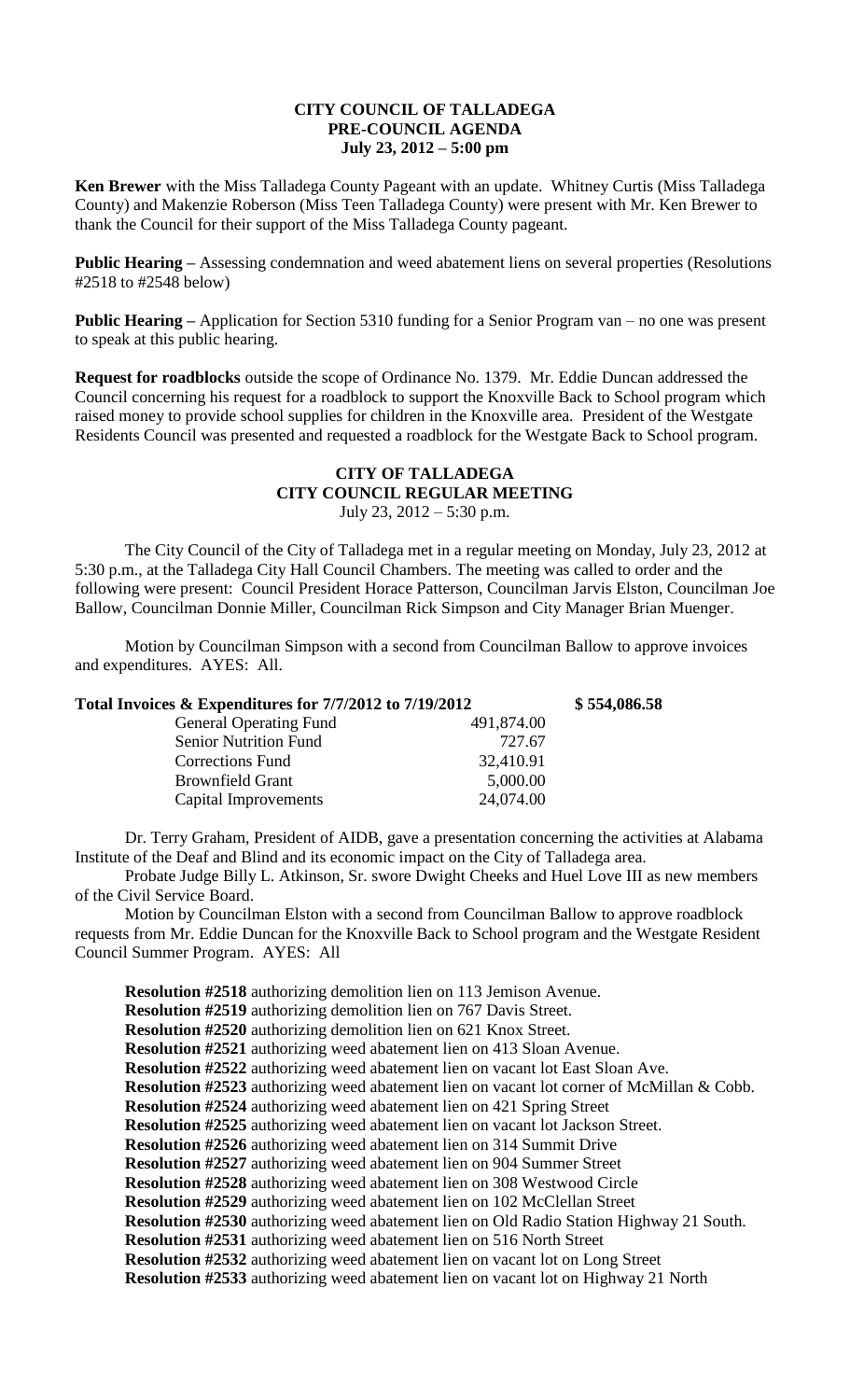**Resolution #2534** authorizing weed abatement lien on 404 West Street South **Resolution #2535** authorizing weed abatement lien on 304 Westwood Circle **Resolution #2536** authorizing weed abatement lien on 711A Patricia Avenue **Resolution #2537** authorizing weed abatement lien on vacant lot on Mary Street **Resolution #2538** authorizing weed abatement lien on vacant lot on Coffee Street East **Resolution #2539** authorizing weed abatement lien on 108 Jackson Street. **Resolution #2540** authorizing weed abatement lien on vacant lot corner of Savory & College **Resolution #2541** authorizing weed abatement lien on vacant lot on Knox Street - church **Resolution #2542** authorizing weed abatement lien on vacant lot on Knox Street **Resolution #2543** authorizing weed abatement lien on 305 15<sup>th</sup> Street **Resolution #2544** authorizing weed abatement lien on corner of Dumas  $\&$  19<sup>th</sup> Street **Resolution #2545** authorizing weed abatement lien on vacant lot on Franklin Drive **Resolution #2546** authorizing weed abatement lien on CP Rec Corp on Ward Street **Resolution #2547** authorizing weed abatement lien on 1215 Nimitz Avenue **Resolution #2548** authorizing weed abatement lien on vacant lot on Nolan Street

Motion by Councilman Ballow with a second from Councilman Elston for approval of Resolutions #2518 through #2530 and Resolutions #2532 through #2548. Roll Call. AYES: All. Resolution #2531 was tabled until the address of the property could be further verified.

**Resolution #2549** authorizing the Mayor to sign an agreement with the State of Alabama through the Alabama Department of Transportation relating to a Safe Routes to School project with total funding by the Federal Highway Administration.

Motion by Councilman Elston with a second by Councilman Simpson to approve Resolution #2549. Roll Call. AYES: All.

**Resolution #2550** authorizing the application for federal assistance under Section 5310 of the Federal Transit Act through the Alabama Department of Transportation for a senior/disabled individual transit van.

Motion by Councilman Miller with a second by Councilman Simpson to approve Resolution #2550. Roll Call. AYES: All.

**Resolution #2551** approving the waiving of fees and setting of other restrictions for participants in the Longest Yard Sale on August 2 through August 5, 2012.

Motion by Councilman Elston with a second by Councilman Simpson to approve Resolution #2551. Roll Call. AYES: Councilman Elston, Councilman Ballow, Council President Patterson and Councilman Simpson. NAY: Councilman Miller.

Councilman Miller stated that he was not opposed to the Longest Yard Sale coming through the City of Talladega, but that he felt the fees should not be waived.

**Resolution #2552** approving agreement with the State of Alabama through ALDOT for installation of a traffic signal with luminaries for AL && at AL 275.

Motion by Councilman Elston with a second by Councilman Ballow to approve Resolution #2552. Roll Call. AYES: All.

**Resolution #2553** agreement with the Alabama Regional Communications System for radio service and maintenance for the Fire Department and Police Department for 6 months at a total cost of \$17,145.

Motion by Councilman Elston with a second by Councilman Simpson to approve Resolution #2553. Roll Call. AYES: All.

**Resolution #2554** rescinding Resolution No. 2475 so that one vehicle could be removed from surplus and surplusing two additional vehicles along with three vehicles from the rescinded resolution.

Motion by Councilman Elston with a second by Councilman Miller to approve Resolution #2554. Roll Call. AYES: All.

**Resolution #2557** approving a monetary advance of per diem for the Chief of Police for travel to the Alabama Association of Chiefs of Police Conference (\$350.00).

Motion by Councilman Ballow with a second by Councilman Miller to approve Resolution #2557. Roll Call. AYES: All.